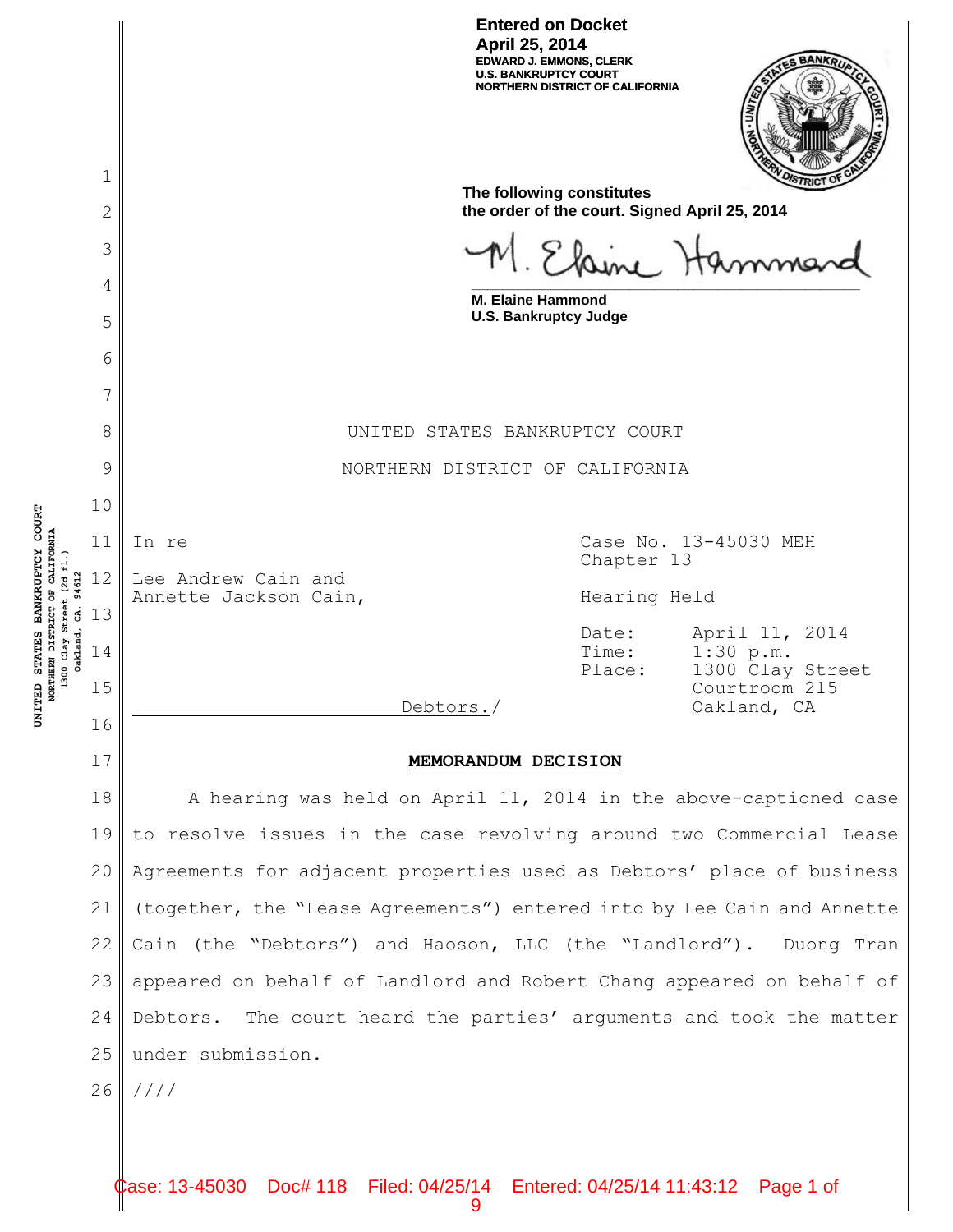1 2 3 The court, having considered all relevant pleadings, admitted exhibits, witness testimony and the parties' arguments on the record, issues the following Memorandum Decision.

**I. FACTS**

4

5

8

6 7 9 The parties entered into the Lease Agreements on March 15, 2011 for a lease term from March 15, 2011 to March 31, 2016. Under the agreements, the base rent for the premises was \$2,740 per month from August 1, 2011 until December 30, 2011, and then was to increase to \$4,110 per month from January 1, 2012 until March 31, 2016.

10 11 12 13 14 15 Debtors filed a Seventh Amended Chapter 13 Plan (the "Plan") on February 6, 2014, which provided for \$2,740 regular monthly payments and \$767.07 monthly cure payments on the leases. Landlord filed an Objection to Confirmation on February 25 and an Amended Motion for Relief from Stay, seeking relief to pursue an unlawful detainer action with respect to the property, on February 26.

16 17 18 19 20 21 22 The parties do not dispute that Landlord allowed Debtors to pay \$2,740 per month rather than the agreed-upon \$4,110 per month from August 2012 until December 2012. Landlord's July 8, 2013 Three-Day Notice to Pay Rent or Quit<sup>1</sup> indicates that the monthly rent owed from January 2013 until July 2013 was \$2,740. Landlord's additional filings in the case indicate that the monthly rent owed from August, 2013 until December 2013 was also at the lower rate.<sup>2</sup>

24 *Debtors' Exhibit 1*. 1

25 26  $^2$  See Creditor Haoson, LLC's Objection to Confirmation of Chapter *13 Plan*, docket no. 93 at 4; *Declaration of Nguyet Vu*, docket no. (continued...)

**RT**

**U**

23

Case: 13-45030 Doc# 118 Filed: 04/25/14 Entered: 04/25/14 11:43:12 Page 2 of 9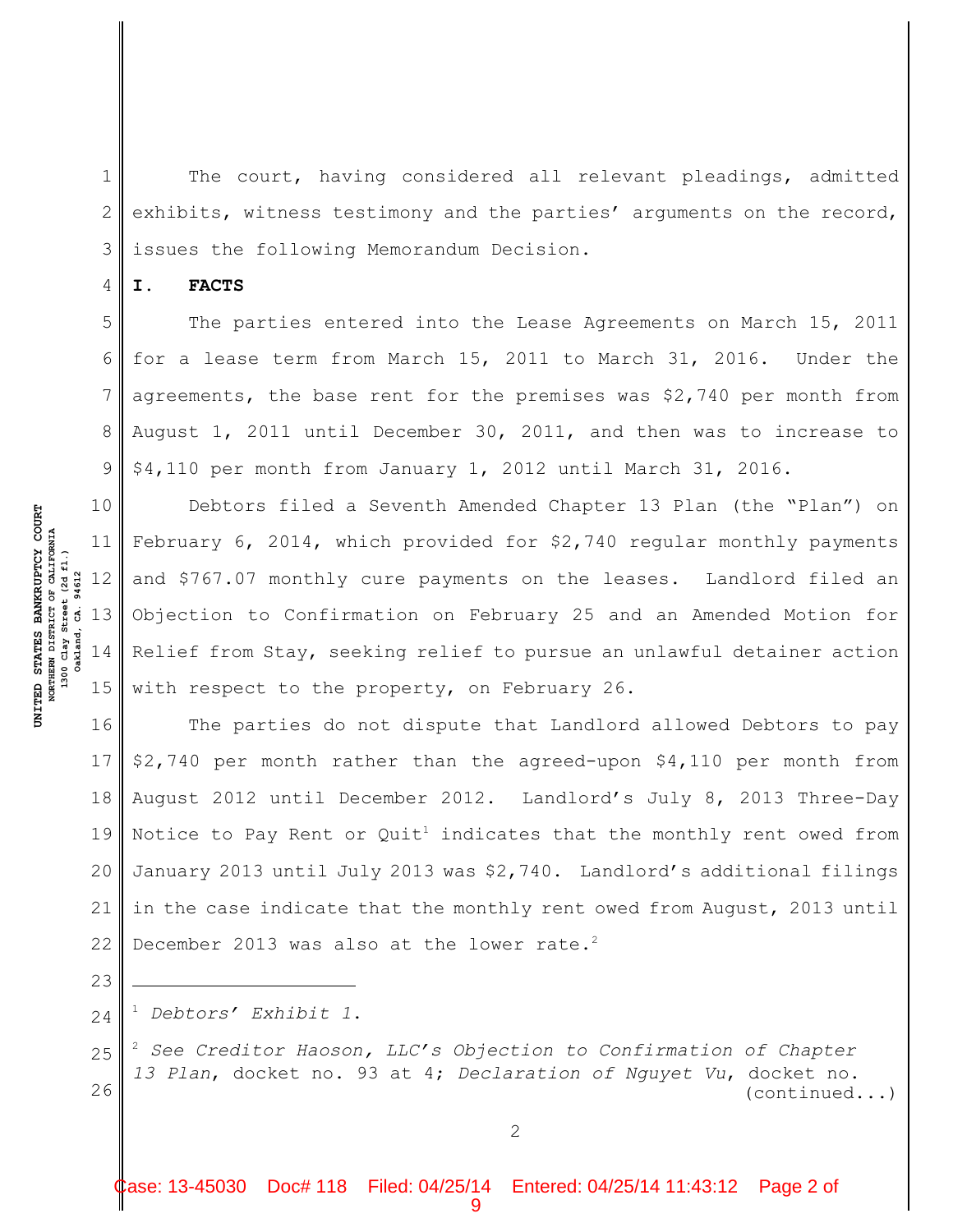6 Debtors assert that the parties entered into an oral agreement to modify the Lease Agreements such that monthly payments would remain at \$2,740 for the duration of the lease term (through March of 2016), as evidenced by Landlord's failure to bring a claim against Debtors. *Debtors' Opposition to Creditor Haoson, LLC's Objection to Confirmation* ("Debtors' Opposition"), docket no. 99 at 2. Debtors further argue that Landlord waived any right to the higher rent amount under the Lease Agreements by choosing not to enforce its rights. *Id*.

#### **II. DISCUSSION**

## **A. Amount Owed Under the Leases**

#### **(1) Oral Modification**

12 13 14 15 16 17 Under California law, a written contract may be modified by an oral agreement to the extent that it is executed by the parties, or, unless the contract expressly provides otherwise, by an oral agreement between the parties supported by new consideration. Cal. Civ. Code § 1698(b),(c). In addition, any contract modification that falls within the statute of frauds must satisfy its requirements. *Id*.

18 19 20 21 22 23 24 25 Debtors have not alleged new consideration nor produced evidence establishing that the parties reached an oral agreement to modify the Lease Agreements for the duration of the term of the leases. Debtors argue that "the contract was modified sometime in 2011 to allow for the lower payment to remain in effect for the remainder of the //// ////

1

2

3

4

5

7

8

9

10

11

26

(...continued) <sup>2</sup>

94 at 8.

**U**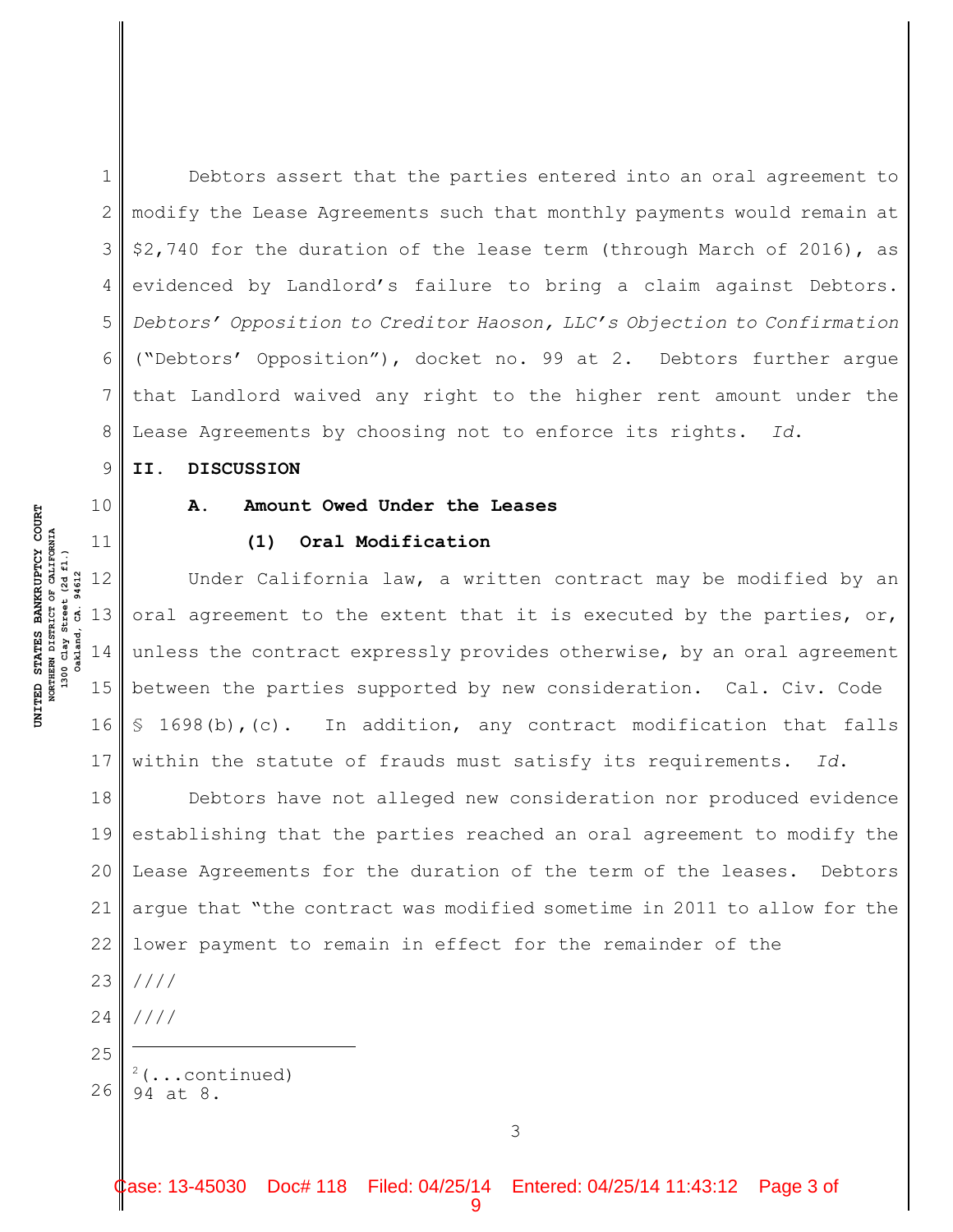1 2 3 4 5 6 lease term<sup>3</sup>," however Debtors' only evidence regarding a modification was Ms. Cain's testimony at the hearing that Landlord represented to her orally and through emails that the parties would enter into a new lease agreement in 2012 to reflect an ongoing monthly payment of \$2,740. The court finds that this evidence alone is insufficient to establish that the parties orally modified the Lease Agreements.

11 In addition, the purported modification does not meet the requirements of the California statute of frauds. Under Cal. Civ. Code § 1624(a)(3)<sup>4</sup>, an agreement to lease real property for a period longer than one year must be made in writing and signed by the party to be charged.

12 13 14 15 Here, the parties do not dispute that the lease terms extend out through March of 2016. Instead, Debtors argue that the statute of frauds does not apply because the Debtors could potentially satisfy the leases within one year by paying off the leases in full.

16 17 18 19 20 21 22 The focus of  $\frac{1}{2}$  1624(a)(3), however, is not the overall agreement to lease, but rather on the duration or term of the lease. *Bed, Bath & Beyond of La Jolla, Inc. v. La Jolla Vill. Square Venture Partners*, 52 Cal. App. 4th 867, 877 (Ct. App. 1997). If the term of the lease exceeds one year, as the terms of the leases do in this case, the lease agreement will be subject to the statute of frauds. *Id.* ////

23 ////

24

**U**

**NITED STATES BAN**

NORTHERN DISTRICT OF CALIFORNIA<br>1300 Clay Street (2d fl.)

94612 Ġ.

akland,

**NORTHERN DISTRICT OF CALIFORNIA 1300 Clay Street (2d fl.) Oakland, CA. 94612**

**KRUPTCY COU**

**RT**

7

8

9

10

25 <sup>3</sup> Debtors' Opposition, docket no. 99 at 2.

26  $4$  Hereinafter " $$ 1624(a)$ ."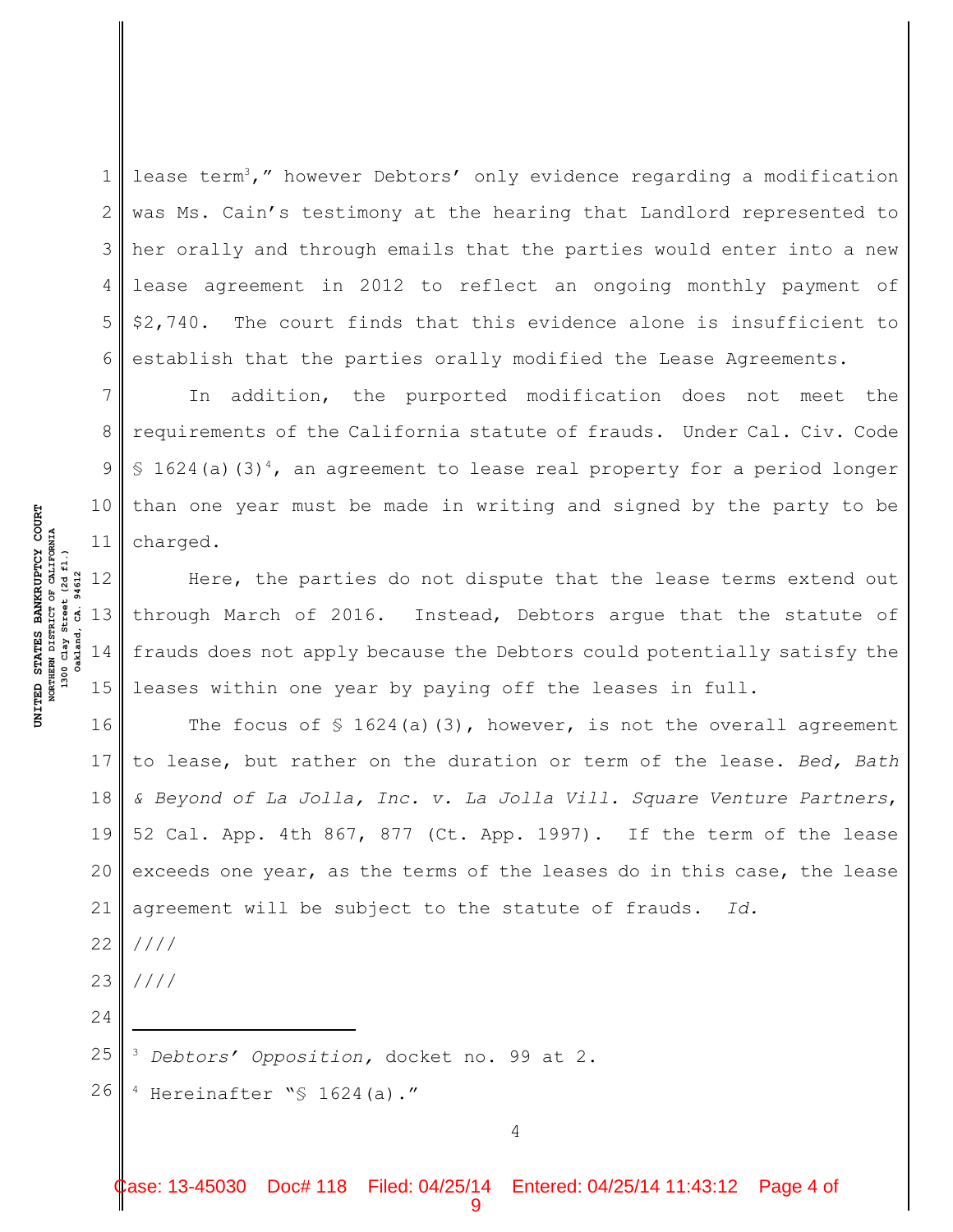1 2 3 Because the statute of frauds applies to the parties' purported modification and it is not in a writing signed by the party to be charged, it is an invalid modification to the Lease Agreements.

#### **(2) Waiver**

Debtors argue that Landlord's conduct constitutes a waiver of its right to enforce the \$4,110 rent term of the Lease Agreements.

11 A party may, by its conduct, waive the right to recover for a breach of contract. However, in "continuing obligation cases, a waiver of a breach up to a certain time does not necessarily preclude the promisee from asserting a subsequent breach." *Bowman v. Santa Clara Cnty.*, 153 Cal. App. 2d 707, 713 (1957).

12 13 14 15 16 17 18 19 20 Landlord's conduct and its filings in the case indicate its assent to continue to accept the lower monthly payments of \$2,740 from January 2013 until December 2013. Landlord's Three Day Notice to Pay Rent or Quit indicates that the monthly "rent owed" from August 2012 until July 2013 is \$2,740. Landlord's proof of claim<sup>5</sup> also indicates that the monthly rent owed during that period is \$2,740. With respect to post-petition payments up until January 2014, Landlord's additional filings indicate Landlord's assent to post-petition payments of the lower rent amount from September 2013 until December 2013.

21 22 23 24 Both Landlord's objection to plan confirmation and its amended motion for relief from stay indicate that post-petition rent owed for October 2013 through December 2013 is \$2,740 per month. *See* fn 2. ////

26  $5$  Proof of Claim no. 14-1.

5

**RT**

4

5

6

7

8

9

10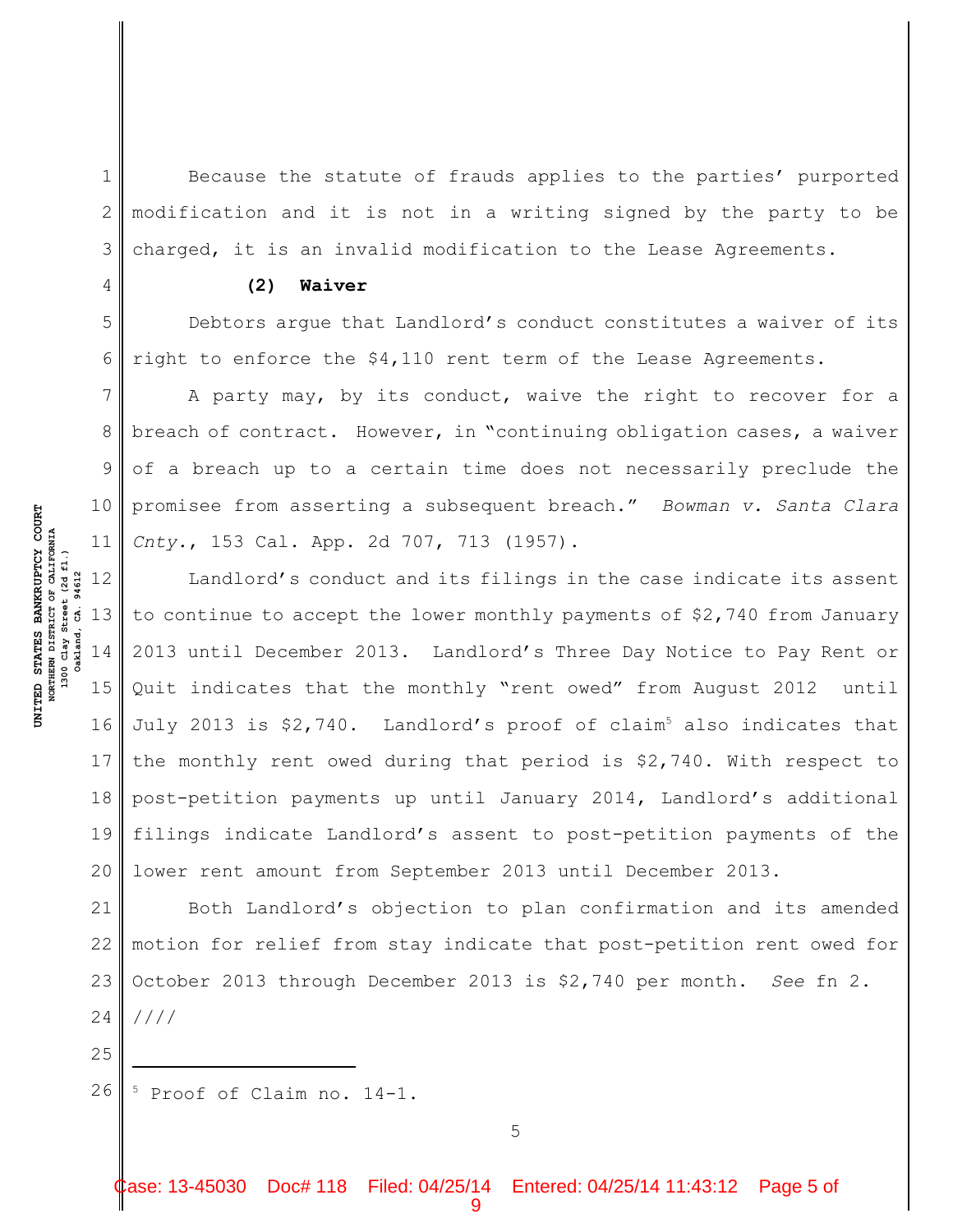1 2 3 4 5 6 7 Based on Landlord's proof of claim and the rent roll provided at the hearing as Landlord's Exhibit B (the "Rent Roll"), pre-petition rent owed from June 2012 through September 3, 2013 is  $$40,774^6$  and the amount paid during this period was \$11,023. Those documents are consistent with the court's finding that the monthly rent owed from July 2012 through December 2014 is \$2,740. Applying the rent paid to the rent owed, Debtors' pre-petition default is \$29,751.

8 9 10 11 Based on the court's finding that the monthly rent owed for October, November and December 2013 is \$2,740 and the monthly rent owed going forward is \$4,110, the total amount owed from September 4, 2013 through April 2014 is \$27,126. Based on the Rent Roll, the amount paid during this period was \$16,240. Applying the rent paid to the rent owed, Debtors' post-petition default is \$10,886.

15 17 18 19 20 21 22 As for the monthly obligation from January 2014 and going forward, the language of the Lease Agreements is clear: Section 24 ("Waiver") states that "[n]o waiver by the parties hereto of any default as breach of any term, condition or covenant of this Lease shall be deemed a waiver of any subsequent default or breach of the same or any other term, condition, or covenant contained herein." While Landlord waived its right to the \$4,110 monthly rent obligation up until January 2014, its waiver of prior amounts owed does not amount to a waiver of amounts owed in the future. Because Debtors provide no substantial evidence

24 25 26  $6$  The case was filed on September 4, 2013 and the \$2,740 pre-petition portion of the September 2013 rent is prorated accordingly. The remaining \$2,466 is allocated to the post-petition arrears.

23

**RT**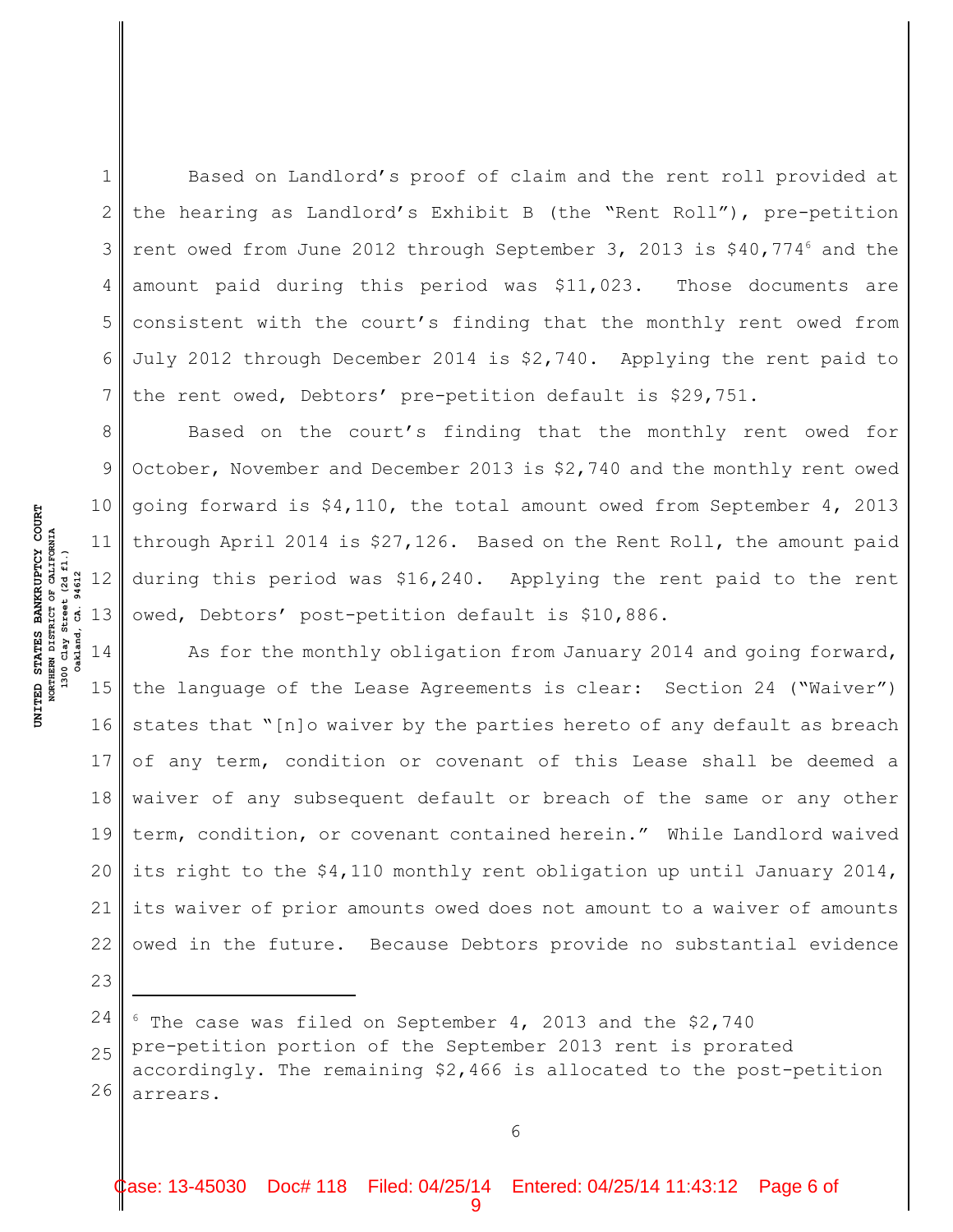1 2 3 to support a contrary finding, the court finds that Debtors' monthly rent obligation under the Lease Agreements is \$4,110 per month as of January 1, 2014.

4 5 6 Based on the foregoing, the court finds that Debtors' pre-petition default is \$29,751; that Debtors' post-petition default is \$10,886; and that the current monthly rent as of January 1, 2014 is \$4,110.

#### **B. Assumption of the Leases**

8 9 10 11 12 In order to assume the leases, Debtors must: 1) cure any existing default or provide adequate assurance of prompt cure of the default; 2) provide adequate assurance of prompt compensation for any monetary loss; and 3) provide adequate assurance of future performance of the contract. 11 U.S.C.  $\frac{1}{5}$  365(b)(1)<sup>7</sup>.

#### **(1) Cure or Adequate Assurance of Prompt Cure**

15 As of the April 11 hearing, Debtors have not cured the outstanding \$40,637 default on the leases. Debtors argue that the Plan provides for prompt cure, however the Plan calls for cure payments over a 42 month period, well beyond the remaining term of the leases.

18 19 20 21 22 23 Courts have consistently held that a cure period of over two years is not "prompt" for purposes of § 365(b)(1). *See Matter of DiCamillo*, 206 B.R. 64, 72 (Bankr. D. N.J. 1997)(collecting cases). Likewise, the court finds under the facts presented that a cure period that is beyond two years and beyond the remaining term of the loan does not satisfy this requirement.

24 ////

25

26  $\frac{7}{7}$  Hereinafter " $\frac{6}{7}$  365(b)(1)."

17

**RT**

7

**U**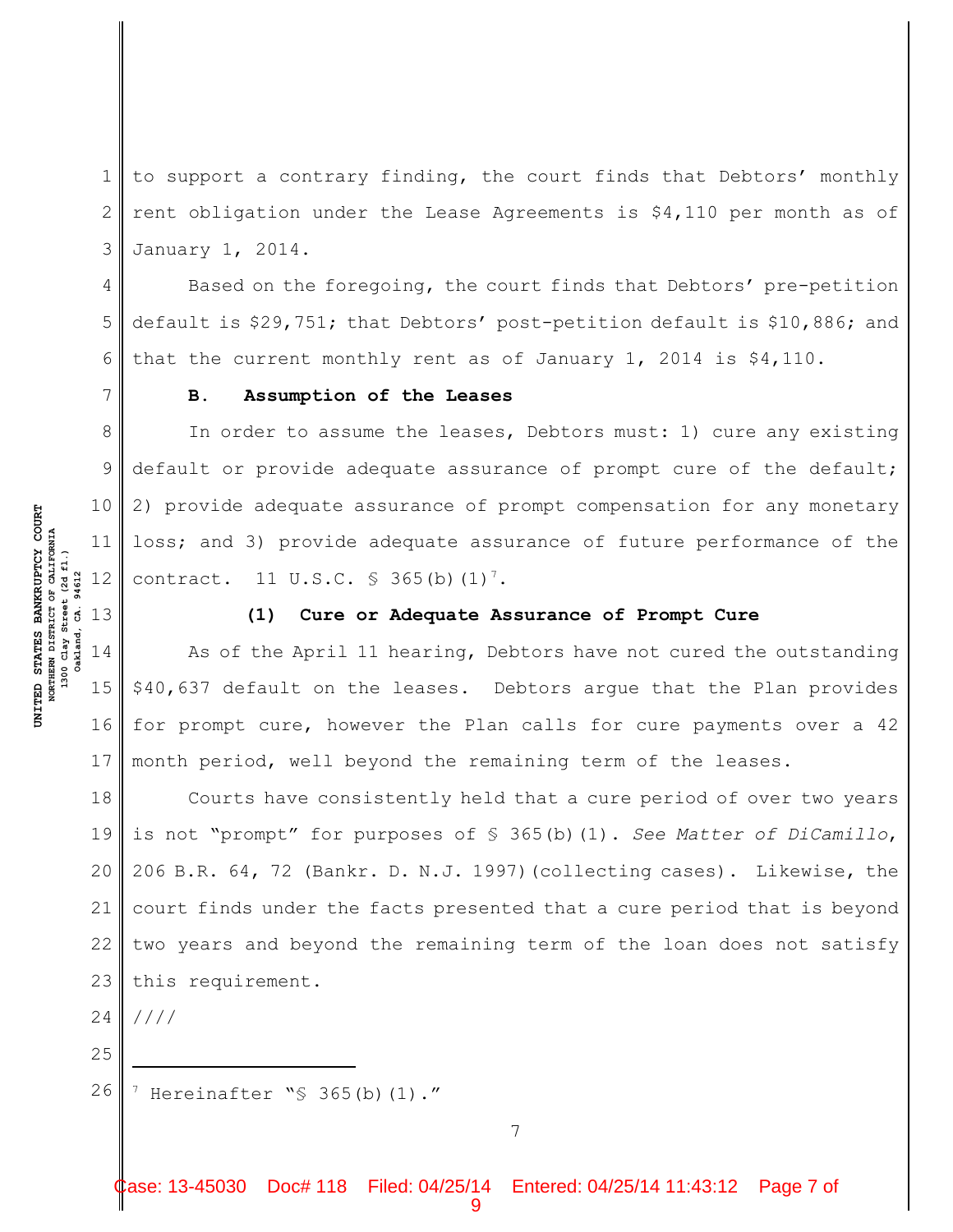2 3 4 **(2) Adequate Assurance of Prompt Compensation for Loss** For the reasons stated above, Debtors have failed to provide adequate assurance that Landlord will be promptly compensated for any pecuniary loss resulting from their default.

5

6

7

8

9

10

17

22

23

24

25

26

1

### **(3) Adequate Assurance of Future Performance**

11 Debtors' Plan is based on the assumption that Debtors will continue to make payments of \$2,740 for the duration of the leases, which is \$1,370 shy of the current monthly payment owed under the Lease Agreements. As such, and taking into consideration Debtors' sporadic payment history, the court finds that Debtors have not provided adequate assurance of future performance.

NORTHERN DISTRICT OF CALIFORNIA<br>1300 Clay Street (2d fl.) **NORTHERN DISTRICT OF CALIFORNIA 1300 Clay Street (2d fl.)** 94612 **Oakland, CA. 94612** 12  $\dot{\mathbf{g}}$ 

akland,

**U**

**NITED STATES BAN**

**KRUPTCY COU**

**RT**

# **C. Relief from the Automatic Stay**

13 14 15 16 A final hearing on relief from stay will be held on April 30, 2014 at 11:30 a.m. to determine whether Debtors have provided Landlord adequate protection in light of the findings set forth in this Memorandum Decision.

#### **III. CONCLUSION**

18 19 20 21 For the above reasons, the court finds that the parties did not modify the Lease Agreements and that Debtors have not met the requirements of  $\S$  365(b)(1) to assume the lease. The court will enter an order contemporaneously herewith.

\*\*END OF MEMORANDUM DECISION\*\*